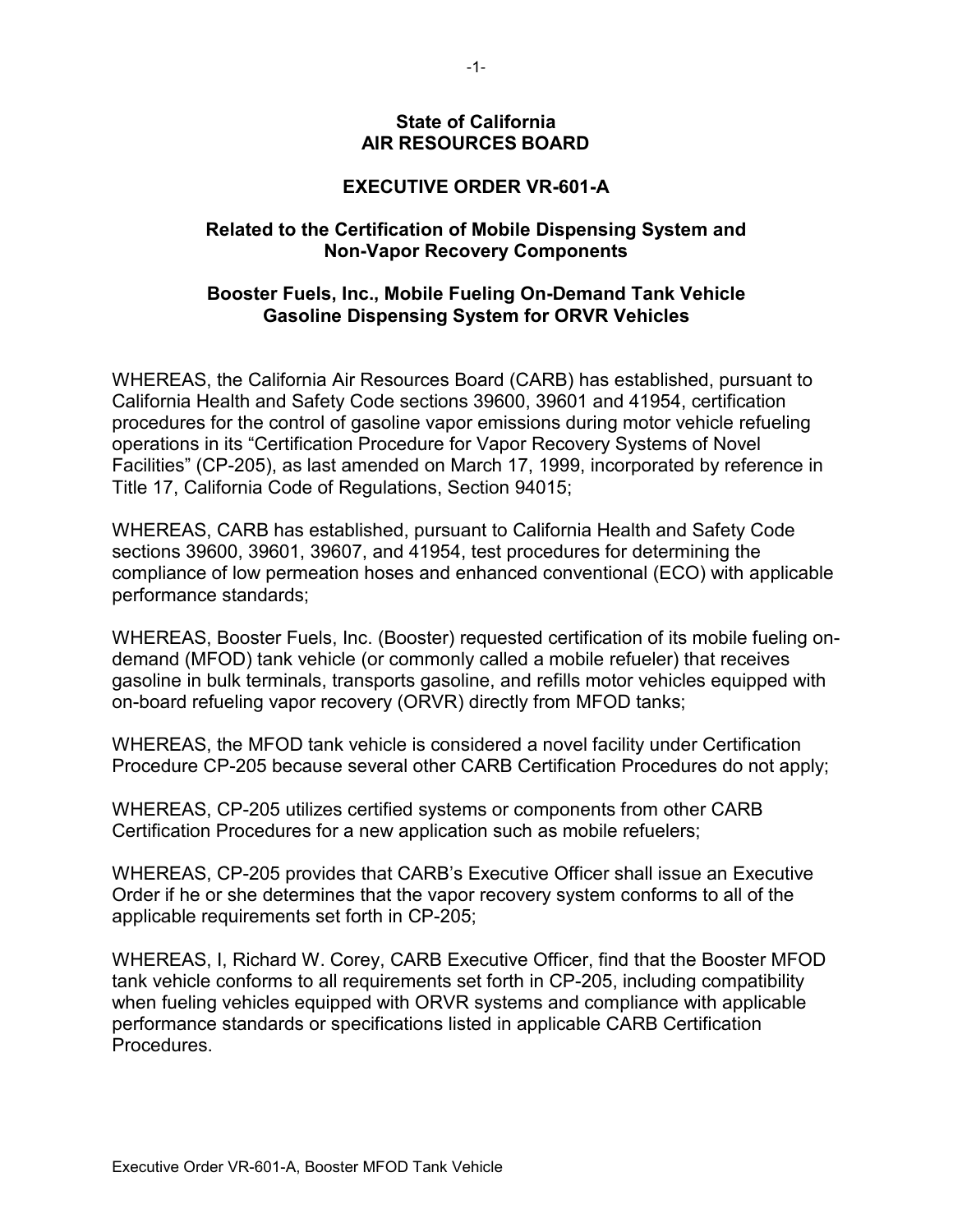NOW, THEREFORE, IT IS HEREBY ORDERED that the Booster MFOD tank vehicles gasoline dispensing components will not exceed their applicable performance standards when installed, operated, and maintained as specified herein and in Exhibit 1, Components List and Other Requirements.

IT IS FURTHER ORDERED that as conditions of this certification, Booster shall comply with the following:

- 1. Comply with all applicable local air district rules and permitting requirements;
- 2. Meet all local fire and life safety standards and permitting requirements of the local Fire Marshal and/or Certified Unified Program Agency (CUPA), where applicable;
- 3. Dispense gasoline only to vehicles equipped with ORVR. This Executive Order pre-empts any District ORVR fleet exemption level established in District rules. Dispensing gasoline to non-ORVR vehicles, or any gasoline containers, is prohibited;
- 4. Perform all loading of gasoline into MFOD tank vehicles at terminals withCARB certified vapor recovery systems. MFOD tank vehicles shall be filled from the bottom per CARB Executive Order G-70-10-A;
- 5. Prohibit operators and employees from "splash loading" gasoline, or loading in a means other than bottom loading or filling without a submerged fill pipe, i.e., dispensing with a nozzle through an open compartment dome lid into MFOD tank vehicles, under all circumstances unless in the case of an emergency as determined by local, state, and/or federal fire and life safety standards;
- 6. Annually test and certify all MFOD tank vehicles as required by CARB Certification Procedure for Vapor Recovery Systems of Cargo Tanks (CP-204), and affix a current CARB decal indicating compliance;
- 7. Maintain records, in an electronic format approved by the Executive Officer, demonstrating that only ORVR vehicles are refueled by MFOD tank vehicles. Such records shall be provided to the district as directed by the district, and to CARB upon request;
- 8. Maintain copies of all required permits in each individual MFOD tank vehicle and make these available to all permitting agencies upon request.

IT IS FURTHER ORDERED that compliance with the applicable certification requirements, rules and regulations of the Division of Measurement Standards of the Department of Food and Agriculture, the Office of the State Fire Marshal of the Department of Forestry and Fire Protection, and the Division of Occupational Safety and Health of the Department of Industrial Relations are made conditions of this certification.

IT IS FURTHER ORDERED that the Booster MFOD tank vehicles shall be installed, inspected, operated, and maintained in accordance with the procedures and frequency specified in CARB-Approved Installation, Operation, and Maintenance Manual. A copy of this Executive Order and the CARB-approved Installation, Operation and Maintenance Manual shall be maintained in each Booster MFOD tank vehicle.